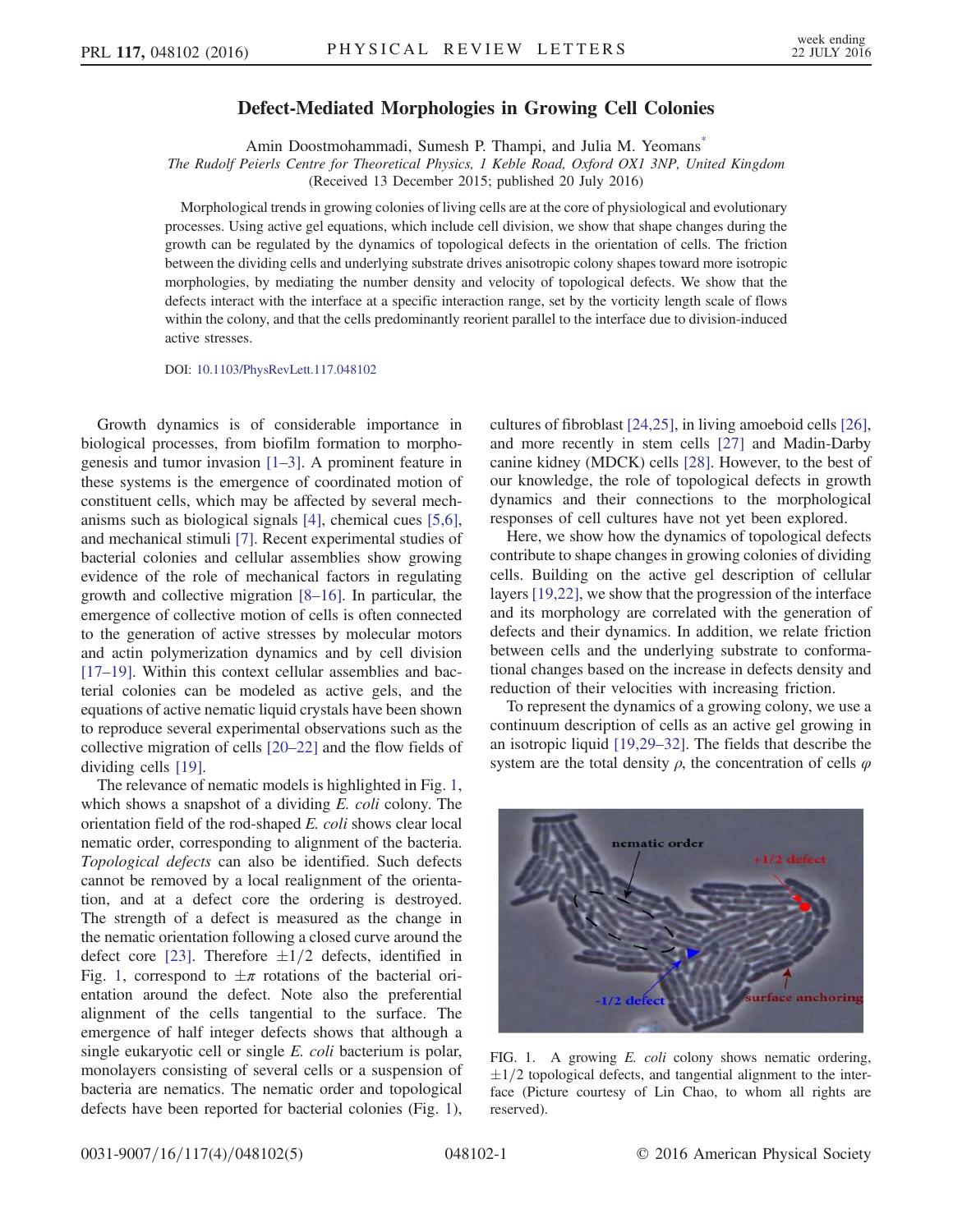which is close to 1 within the colony and close to 0 outside, the velocity  $u$ , and the nematic order parameter  $\mathbf{Q} = 2q(\mathbf{nn} - \mathbf{I}/2)$ , where **n** is the director and q the magnitude of the nematic order. Note that  $\varphi$  is a binary fluid order parameter used to distinguish the two fluids, while  $\rho$ is the total density of nematic and isotropic liquids. In the continuum formulation the velocity of individual cells is not the quantity of interest. Here, the velocity field  $\boldsymbol{u}$ describes the coarse-grained velocity of the cell and fluid medium (averaged over a given volume).

The nematic tensor obeys

$$
(\partial_t + \mathbf{u} \cdot \nabla) \mathbf{Q} - \mathbf{S} = \Gamma_{\mathbf{Q}} \mathbf{H},\tag{1}
$$

where  $S = \lambda E - (\omega \cdot Q - Q \cdot \omega)$  is a generalized advection term [33], characterizing the response of the nematic tensor to velocity gradients. Here,  $\mathbf{E} = (\nabla \mathbf{u} + \nabla \mathbf{u}^T)/2$  is the strain rate tensor and  $\boldsymbol{\omega} = (\nabla \boldsymbol{u}^T - \nabla \boldsymbol{u})/2$  is the vorticity tensor. The alignment parameter  $\lambda$  is related to the shape of active particles with  $\lambda > 0$  for rodlike particles,  $\lambda < 0$  for disklike particles, and  $\lambda = 0$  for spherical particles. We are strictly in two dimensions, and there is no source or sink of mass due to flow from the third direction. Thus, the velocity field is divergence free and  $E$  is traceless. We note that in experiments of growing cell colonies there are often flows of nutrients from the third dimension to avoid starvation of cells. Such flows from the third dimension could impact the mass conservation in a two-dimensional colony. In Eq. (1),  $\Gamma$ <sup>o</sup> is a rotational diffusivity and the molecular field  $H = -(\partial \mathcal{F}_{LC}/\partial Q) + \nabla \cdot (\partial \mathcal{F}_{LC}/\partial \nabla Q)$  models the relaxation of the orientational order to minimize a free energy with density  $\mathcal{F}_{LC} = \frac{1}{2}A(q_n^2\varphi - \frac{1}{2}\text{tr}(\mathbf{Q}^2))^2 + \frac{1}{2}K(\nabla \mathbf{Q})^2$ , where  $K$  and  $A$  are material constants and the coupling ensures that nematic order with  $q = q_n$  is favored for  $\varphi \approx 1$  and vanishes in the isotropic phase ( $\varphi \approx 0$ ). Cell division, modeled as a growth term in the evolution equation for  $\varphi$  thus refers to conversion of isotropic fluid to a fluid of liquid crystalline order. The assumption of an incompressible tissue and modeling the coarse-grained velocity of cells has been extensively employed in studies of cell division and in reproducing experimental observations [18,20,21,34,35].

The concentration of cells follows:

$$
\partial_t \varphi + \mathbf{\nabla} \cdot (\mathbf{u}\varphi) = \Gamma_\varphi \mathbf{\nabla}^2 \mu + \alpha \varphi, \tag{2}
$$

where  $\Gamma_{\varphi}$  is the mobility,  $\alpha$  is the division rate,  $\mu =$  $(\partial \mathcal{F}/\partial \varphi) - \nabla \cdot (\partial \mathcal{F}/\partial \nabla \varphi)$  is the chemical potential, and the free energy density  $\mathcal{F} = \mathcal{F}_{LC} + \mathcal{F}_{GL}$  includes additional contributions from Ginzburg-Landau free energy density  $\mathcal{F}_{\text{GL}} = (A_{\varphi}/2)\varphi^2(1-\varphi)^2 + (K_{\varphi}/2)(\nabla\varphi)^2$  to allow for phase ordering and surface tension between isotropic and nematic fluids [36]. The velocity u evolves according to

$$
\rho(\partial_t + \mathbf{u} \cdot \nabla) \mathbf{u} = \nabla \cdot \Pi - f_0 \varphi \mathbf{u}, \tag{3}
$$

where  $\Pi$  denotes the stress tensor with  $f_0$  the friction coefficient between the cells and the underlying substrate. The stress contributions comprise the viscous stress  $\Pi^{\text{viscous}} = 2\eta \mathbf{E}$ , where  $\eta$  is the viscosity, the elastic stresses  $\Pi^{\text{elastic}} = -PI - \lambda H + Q \cdot H - H \cdot Q - \nabla Q : \partial \mathcal{F} / \partial \nabla Q$ , where P is the bulk pressure, and capillary stresses  $\Pi^{\text{cap}} =$  $(\mathcal{F} - \mu \varphi) \mathbf{I} - \nabla \varphi (\partial \mathcal{F}/\partial \nabla \varphi).$ 

A local increase in the concentration of cells, driven by the  $\alpha\varphi$  term in Eq. (2), generates dipolelike flow fields and a growth pressure through the isotropic part of the capillary stress. These reproduce the experimentally measured flow fields of dividing MDCK cells and can be regarded as a source of active stress generation in cell monolayers [19]. In the simulations cell division events are introduced randomly across the domain as a local increase of  $\alpha\varphi$  over a short time of  $t_0$  time steps, in circles with radius of  $r_0$  grid points.

Previous theoretical studies have examined the instability of interfaces subject to cell proliferation, neglecting orientational order of cells [34,37]. In the presence of orientational order, the deformation of the interface at early times is driven by bending instability of the director and nonlinear properties of the bulk [32] and cannot be explored by a simplified linear set of equations. Therefore, here we numerically solve Eqs.  $(1)$ – $(3)$  using a hybrid lattice Boltzmann method [19,23,33,36,38–45].

An initially circular assembly of cells, with initial random orientations, grows in space as the cells begin to divide. At low friction the colony's shape is characterized by a number of fingerlike protrusions reaching into the isotropic liquid, while at higher friction the fingering is greatly reduced and the shape of the colony remains close to circular (Fig. 2).

A quantitative measure of the shape change can be obtained by calculating the isoperimetric quotient of the growing colony IQ =  $4\pi A/\mathcal{P}^2$ , where A is the surface area



FIG. 2. The spatiotemporal evolution of a growing colony is affected by the dynamics of topological defects and by friction with the substrate. We show the interface of the colony (defined as contour line of  $\varphi = 0.5$ ) and  $+1/2$ ,  $-1/2$  defects marked by red circles and blue triangles, respectively. The lines at the end of  $+1/2$  defects represent the cometlike tail of defects characterizing their direction of motion (from tail to head).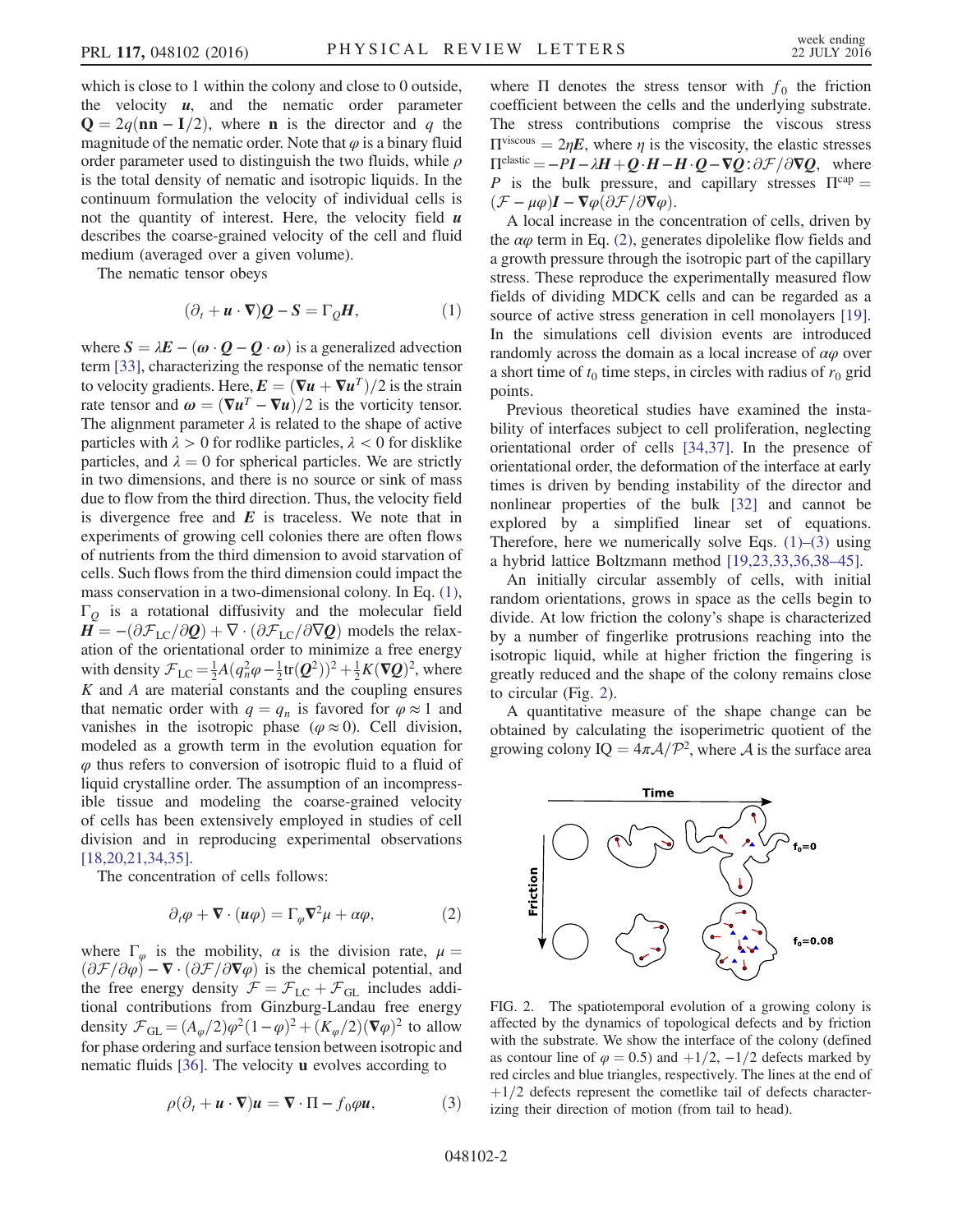and  $P$  is the perimeter of the cell assembly. For a perfect circular geometry  $IQ = 1$ , and it decreases as the shape deviates from a circle. At zero friction, the IQ drops rapidly as the initial circular geometry is perturbed by defectinduced protrusions [Fig. 3(a), red data] before flattening to an asymptotic value for longer times. The higher IQ measured for larger friction indicates the tendency towards forming a more circular morphology [Fig. 3(a), orange line].

The positions of  $\pm 1/2$  topological defects are also shown in Fig. 2. The defects can be identified by calculating the diffusive charge density [32],  $s = (1/2\pi) \times$  $\{ [(\partial Q_{xx}/\partial x)(\partial Q_{xy}/\partial y)] - [(\partial Q_{xx}/\partial y)(\partial Q_{xy}/\partial x)] \}$ , which gives  $s = \pm 1/2$  at the position of defect cores. The number density of defects increases with increasing friction until it saturates in the highly damped region, where the formation of extra defects becomes energetically costly [46,47]



FIG. 3. Friction controls shape changes in a growing colony by affecting the dynamics of defects. (a) The conformational changes over time (characterized by IQ) as a function of friction. (b) Dependence on friction of IQ, the number density of defects  $N_d$ , and the average defect velocity  $V_d$  at long times. (c) Variation of the defect density as a function of the screening length  $l_{sc}$  =  $\sqrt{\eta/\rho f_0}$  on a log-log plot for  $f_0 \le 0.04$ , before entering the highly damped region.

[Fig. 3(b), red data]. The number density of defects is inversely proportional to the square root of the distance between them, which is controlled by the characteristic length scale of the vorticity  $N_d^2 \propto 1/l_\Omega$  [42]. Before reaching the highly damped region the vorticity length scale is expected to be proportional to the screening length  $l_{sc} = \sqrt{\frac{\eta}{\rho f_0}}$ , which is set by the competition between viscosity and friction [47]. Therefore  $N_d \propto l_{sc}^{-1/2}$ [Fig. 3(c)]. Moreover the average defect velocity  $V_d$ decreases with increasing friction [Fig. 3(b), green data].

Figure 4(a) shows in more detail how defects are created and annihilated. Defects can either be created at the interface (defects 1 and 4) due to surface undulations, leaving a net negative charge on the interface, or appear as a pair in the bulk (defect pair 2–3) to release elastic energy associated with the orientation field. Once created,  $+1/2$ defects move through the colony and either annihilate with the oppositely charged defects in the bulk (defect 4 annihilates with defect 3) or approach the interface (defects 1 and 2). As a defect moves towards the interface the progression of the border adapts to the motion of the approaching defect until it reaches the surface and annihilates with the negative charge density that is distributed along the interface. This suggests that the shape of the colony will be correlated to the motion of the defects and it is apparent from Figs. 1 and 2 that fingerlike protrusions are closely linked to the motion of cometlike +1/2 defects.

When the friction is small, defects moving towards the border and the consequent protrusions are few in number and energetic, and the shape of a growing assembly is highly anisotropic (Fig. 2, top row). However, with increasing friction, the defects density increases and the average defect velocity drops resulting in a more isotropic morphology (Fig. 2, bottom row).

To obtain a more quantitative characterization of the connection between the movement of defects and progression of the interface, we define the cross-correlation function between defect and interface velocities  $C_{D-I}(r) = \langle v_D(r, t) \cdot v_I(r, t) \rangle / \langle v_D(0, t) \cdot v_I(0, t) \rangle$ , where  $v_D = \Delta d_D/\Delta t$  denotes the defect velocity and  $v_I =$  $\Delta d_I/\Delta t$  is the velocity of the point on the interface at a distance r from the defect in the direction of  $v_D$  [see Fig. 4(b), inset]. The measurement of  $C_{D-I}$  demonstrates that the defect and interface displacements are correlated over a given distance, which we term the interaction range [Fig. 4(b)]. This interaction range decreases as the friction is increased.

To determine the physical mechanism for the emergence of the interaction range and its dependence on the friction, we consider the flow field and director configuration around a defect approaching the interface [Fig. 4(c)]. As evident from the figure the motion of the defect sets up counter-rotating velocity vortices [45,48,49]. We conjecture that the interaction range is controlled by the vorticity length scale in the growing colony. To show that this is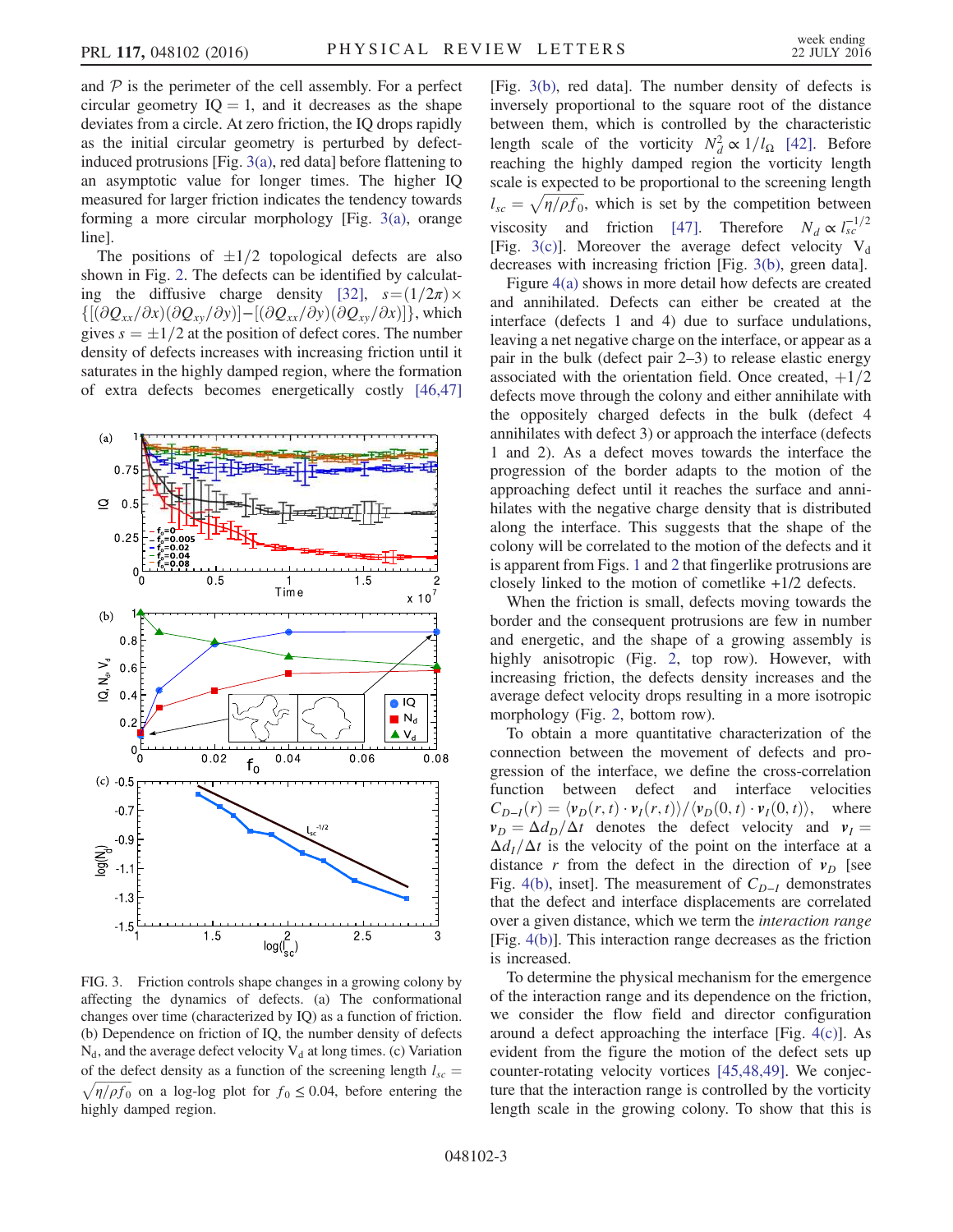

FIG. 4. The displacement of the interface is correlated with the motion of nearby defects. (a) The typical trajectories of topological defects created at the interface (1,4) or as a pair in the bulk (2–3). The director field is shown by blue solid lines and  $+1/2$ ,  $-1/2$  defects are illustrated by red circles and green triangles, respectively. (b) The defect-interface cross-correlation for different frictions versus distance normalized by the initial radius of the colony  $R_0$  and (c) the flow field around a defect moving towards the interface. Vertical solid lines in (b) correspond to the characteristic vorticity length scale at different frictions. The inset in (b) shows a schematic of the displacements of a defect (circle) and the interface (line). The position of the nearest point at the interface along the direction of the defect velocity is marked by a square. Red and blue colors correspond to consecutive positions at times t and  $t + 1$ , respectively. The color map in (c) illustrates the vorticity contours, superimposed by velocity vectors (black arrows) and cell orientations (white solid lines).

indeed the case we calculate the characteristic vorticity length scale from the vorticity-vorticity correlation function and compare it to the interaction range for different frictions [Fig. 4(b), solid lines]. The close agreement between the length scales of the vorticity and the defect-interface interaction range shows that the defect motion towards the interface affects the interface deformation through vortex generation around a defect. As the friction is increased the vorticity field is more effectively suppressed by hydrodynamic screening and therefore the characteristic vorticity length is reduced [47], leading to a shorter interaction range between defects and the interface [Fig. 4(b)].

An interesting feature observed during the simulated growth of the cell colony is that cells at the border tend to lie parallel to the interface. This is quantified by plotting the distribution of the anchoring angle relative to the interface of the outermost cells (Fig. 5). Similar behavior is evident in Fig. 1 and in the experiments reported in [31]. In a recent study of lyotropic active nematics Blow et al. [32] showed that the gradients in order and orientation of nematogens along an interface result in the generation of activityinduced anchoring forces which, for extensile active nematics, induce tangential orientations along the interface.



FIG. 5. Dividing cells align along the free surface: distribution of anchoring angle relative to the surface for different frictions.

Since the cell division generates extensile stresses [19], we expect the same mechanism to be responsible for the anchoring along the border of a growing colony.

It has been shown recently that by increasing the adhesion between the cells and substrate the spreading of cell aggregates is enhanced: groups of cells are formed in the shape of fingerlike structures leading to anisotropic shapes [50]. This was interpreted in terms of "leader" cells at the end of the fingers. By contrast previous theoretical predictions have associated the fingering to the curvature dependent motility of cells [51] or undulation instabilities due to cell proliferation in epithelial tissues [34,37], neglecting the orientational order of cells. Here, we offer an alternative, collective physical mechanism for morphological changes based on the dynamics of topological defects. To test these ideas the friction between cells and their underlying substrate could be used to vary defects density [46,47,52]. A potential approach would be to consider a fixed amount of fibronectine proteins, which control cell binding to the substrate, and explore the spreading dynamics on substrates with varying stiffness to introduce differing hydrodynamic screening [28]. Indeed theoretical predictions [53,54] and recent experiments do show the role of friction in pattern formation in active matter [52,55].

We have described a new physical mechanism for understanding morphological changes in growing colonies based on the dynamics of topological defects in cell orientations. Such defects have been recently observed experimentally [25,27,28] and our results suggest directions for further investigations of defect-mediated migration and morphologies in cellular colonies.

We acknowledge funding from the ERC Advanced Grant (MiCE 291234). We thank Matthew Blow, Benoit Ladoux, Romain Mueller, Wilson Poon, Thuan Beng Saw, Tyler Shendruk, and Ben Simons for helpful discussions.